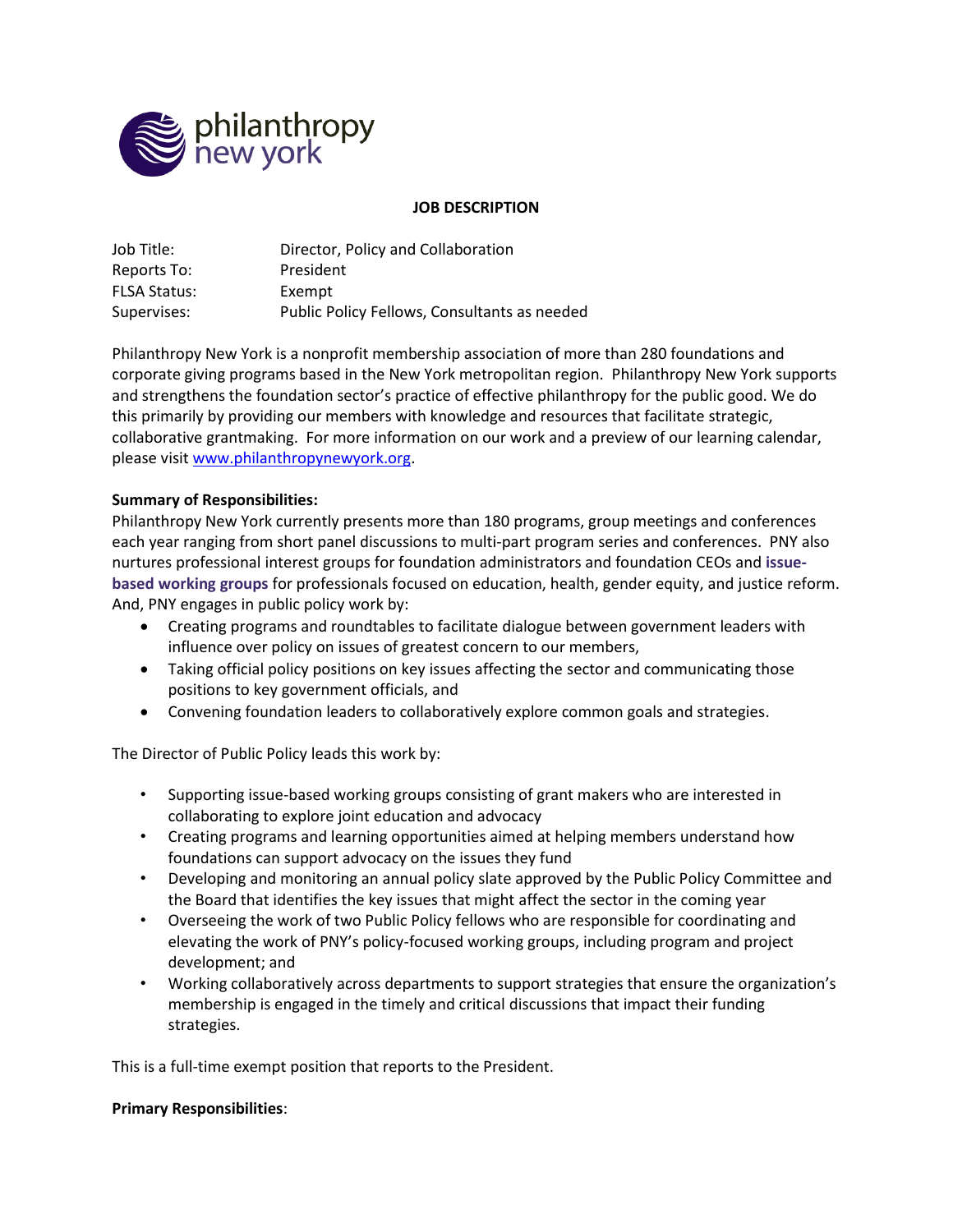### *Policy and Collaboration Responsibilities*

- Support the organization's existing public policy working groups (Health, Education, Justice, Gender Equity) and overseeing the development of an overall strategy for these groups
- Develop and implement a strategy, including communications and programs, that continues to strengthen our members' appreciation for the critical need for philanthropy's engagement in public policy, and the central role Philanthropy New York plays in fostering that engagement
- Monitor legislative and regulatory activity to inform members and other external audiences of pending issues at the federal, state, and city levels that may impact philanthropy and nonprofits
- Develop and execute public policy strategies and activities
- Serve as a key organizational and sector voice in informing and educating public policymakers about the scope and impact of foundation and corporate giving in New York; work with the President and Board to engage foundation leaders in this work as well
- Represent the organization externally in New York City and New York State coalitions
- Serve as the liaison and coordinator of the Board's Public Policy Committee
- Establish and maintain contacts with key state and city officials and annually attend Foundations on the Hill to build relationships with federal officials

# *Public Policy Fellowship Oversight:*

- Annually run a competitive process designed to identify a promising recent graduate student from a diverse background who will join PNY's staff for a two year fellowship commitment
- Supervise the fellows to help them achieve organizational goals in the following areas:
	- $\circ$  Developing and executing issue-focused programs, including working group educational events, PNY's annual conference and other events as they arise.
	- $\circ$  Research and write issue guides on topics at the nexus of the government, philanthropic and nonprofit sectors.
	- o Produce content and identify resources for **[PhilanthropyNewYork.org,](http://www.philanthropynewyork.org/) [New](https://philanthropynewyork.org/news) York [PhilPost](https://philanthropynewyork.org/news)** and **[PhilTV](https://philanthropynewyork.org/philtv)**.
	- o Preparing materials for and attending Foundations on the Hill, the annual gathering of sector leaders to meet with federal officials on issues of concern to the philanthropic community.
- Support the fellow's professional development by helping to identify two mentors and overseeing the mentor relationship

# *Communications Responsibilities*

- Advance, promote, and develop resources for research publications that arise out of the coordinated work of PNY's members
- Develop program descriptions and marketing materials for policy-related programming as needed

### *General*

- Partner with the Director of Finance and Administration to annually prepare and manage a budget for Public Policy work
- Work collaboratively with the COO to develop an annual operations plan that reflects the work that the public policy department will do in the upcoming year to help the organization achieve the goals outlined in its strategic plan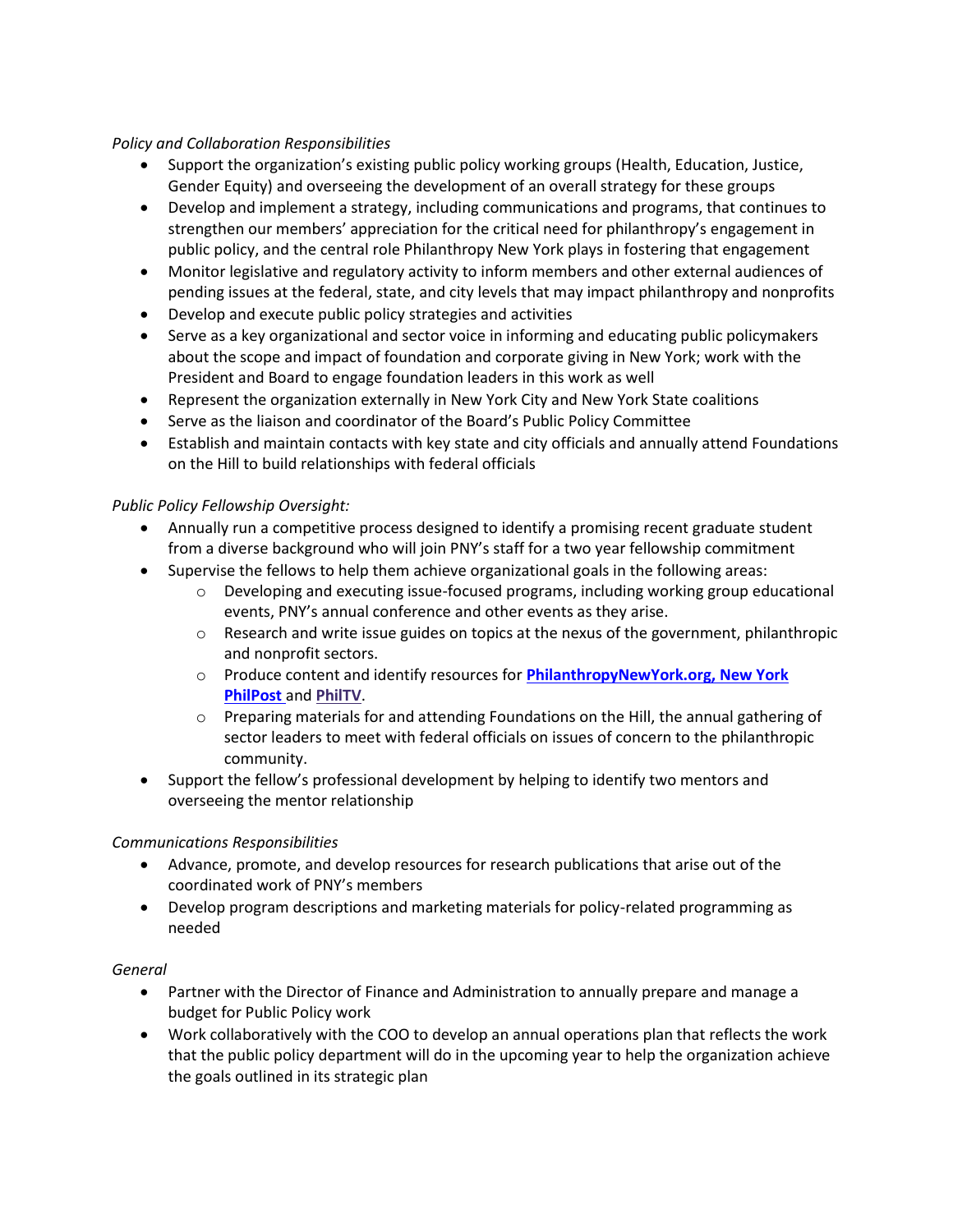- Remain up-to-date on policies, procedures, and grantmaking practices, current and possible future needs of New York's private and family foundations
- Support the Sr. VP of Membership in membership retention and recruitment efforts
- Provide monthly written reports of activity to the President and Board of Directors

## **Skills and Knowledge:**

- Superb written communication skills adaptable to a variety of settings and styles
- Demonstrated ability to facilitate groups, both small and large, to achieve organizational goals
- Ability to analyze information, discern key issues of interest to grantmakers, and communicate clearly and concisely
- Excellent ability to work with diverse constituencies, maintain diplomacy, and negotiate successfully at all levels of management
- Commitment to personal growth and development on issues of racial equity and diversity
- Strong member service orientation
- Comfort with and skilled in public speaking
- Experience with or strong interest in organized philanthropy
- Excellent organizational, planning, project management and administrative skills
- Demonstrated commitment to helping junior staff grow in responsibility and experience
- Proficient with databases and communications platforms

### **Qualifications and Experience:**

- A minimum of 7-10 years of experience in public policy, organizing, philanthropy, or related work
- Four-year college degree, and a Master's Degree a plus or demonstrated complex analysis, writing, and project management skills equivalent to higher education
- Experience and deep knowledge around the issues that Philanthropy New York members fund, especially education, justice reform, health policy or gender justice
- Experience in or understanding of the role of a membership association or grant making collaboratives
- Understanding of structural racism and the role it plays in policy a plus

Salary and Title commensurate with a candidate's experience in the field. Salary range: \$80,000 - \$90,000, based on experience.

# *Please send a resume and a cover letter via email outlining your interest in the position, your skills and your qualifications. Please acknowledge your salary requirements.*

Kathryn O'Neal-Dunham Chief Operating Officer Philanthropy New York Email: [employment@philanthropynewyork.org](mailto:employment@philanthropynewyork.org)

No phone calls, please. Please note that due to the high volume of resumes we receive, we are unable to respond to all candidates. We will be directly in touch with candidates for first round telephone interviews.